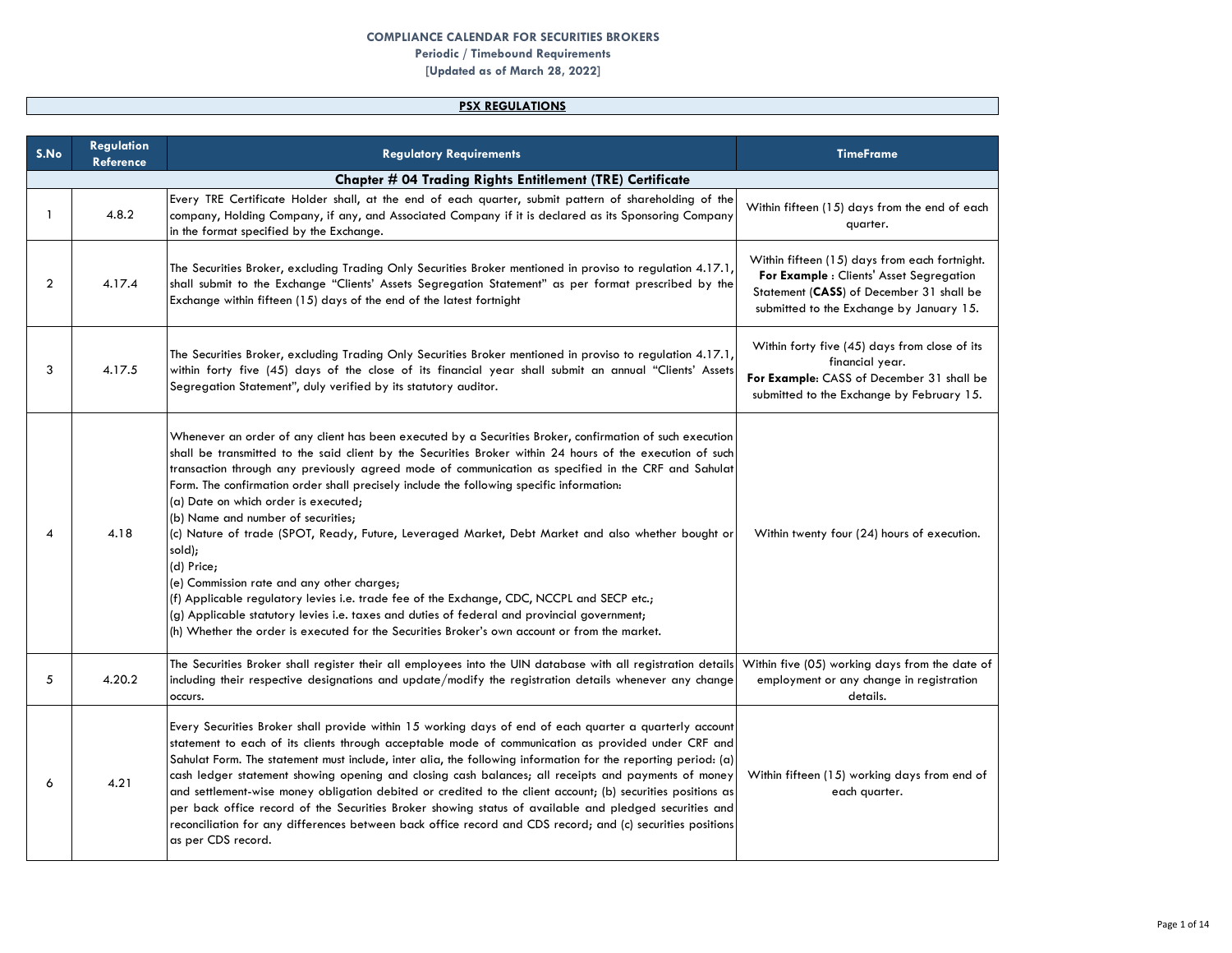| S.No           | Regulation<br><b>Reference</b>                                             | <b>Regulatory Requirements</b>                                                                                                                                                                                                                                                                                                                                                                                                                                                                                                                                                                                 | <b>TimeFrame</b>                                                                                                                                                                                                                               |
|----------------|----------------------------------------------------------------------------|----------------------------------------------------------------------------------------------------------------------------------------------------------------------------------------------------------------------------------------------------------------------------------------------------------------------------------------------------------------------------------------------------------------------------------------------------------------------------------------------------------------------------------------------------------------------------------------------------------------|------------------------------------------------------------------------------------------------------------------------------------------------------------------------------------------------------------------------------------------------|
| $\overline{7}$ | 4.24.3                                                                     | In case of any change in the tariff mentioned under sub-clauses (f) or (g) of Clause 4.18, the Securities<br>Broker shall communicate the change to its clients within seven working days from the effective date of<br>such change. However, any change in the tariff mentioned under sub-clause (e) shall take effect after the<br>same is agreed and duly signed by the clients and the Securities Broker.                                                                                                                                                                                                  | Within seven (07) working days of any change.                                                                                                                                                                                                  |
| 8              | $4.26$ (a)                                                                 | Every Securities Broker shall submit:<br>Hardcopies of its annual financial statements along with audit report to the Exchange within four months<br>after the end of each financial year.                                                                                                                                                                                                                                                                                                                                                                                                                     | Within four (04) months from the end of each<br>financial year.                                                                                                                                                                                |
| 9              | (b)                                                                        | Hardcopies of its half-yearly financial statements to the Exchange.                                                                                                                                                                                                                                                                                                                                                                                                                                                                                                                                            | Within sixty (60) days from the end of each half<br>year.                                                                                                                                                                                      |
| 10             | (c)                                                                        | Monthly financial information to the Commission through online Financial Information System (FINS).                                                                                                                                                                                                                                                                                                                                                                                                                                                                                                            | within ten (10) days from the close of each<br>month, or such other frequency as may be<br>specified by the Exchange with approval of<br>Commission                                                                                            |
| 11             | Clause 8 of<br>Customer<br>Relationship<br>Form Annexure I<br>of Chapter 4 | Acceptance of Cash in excess of Rs. 25,000/-.                                                                                                                                                                                                                                                                                                                                                                                                                                                                                                                                                                  | Report within one (01) trading day.                                                                                                                                                                                                            |
| 12             | 4.30.2                                                                     | The Securities Broker shall submit to the Exchange monthly Liquid Capital statement computed in a manner<br>specified in Schedule III of the Securities Brokers (Licensing and Operations) Regulations, 2016 within 15<br>days of end of each month. Provided that the Securities Brokers shall be required to disclose the<br>calculation of liquid capital in its annual financial statements on and shall be required to submit statement<br>of liquid capital reviewed by the statutory auditor of the Securities Broker in the manner specified as on<br>close of second quarter of its year of accounts. | Within fifteen (15) days from the end of each<br>month.<br>Brokerage Houses having year end June 30<br>should submit audited statement of liquid capital<br>as of December 31 within time prescribed by<br>the Clearing House and the Exchange |
|                |                                                                            | <b>Chapter # 09 Internet Trading Regulations</b>                                                                                                                                                                                                                                                                                                                                                                                                                                                                                                                                                               |                                                                                                                                                                                                                                                |
| 13             | 9.12.1                                                                     | The Broker shall ensure that its IBTS systems, controls and procedures are audited and penetration tested<br>independently, once in every two years, by an audit firm approved by the Exchange.                                                                                                                                                                                                                                                                                                                                                                                                                | Once in every two (02) years.                                                                                                                                                                                                                  |
| 14             | 9.12.2                                                                     | The Broker shall submit report of the auditor to the Exchange within two months of the date of the close of<br>its periodic vulnerability assessment, if not assessed by the Exchange itself.                                                                                                                                                                                                                                                                                                                                                                                                                  | Within Two (02) months from close of periodic<br>vulnerability assessment.                                                                                                                                                                     |
| 15             | 9.12.3                                                                     | If the IBTS audit report or the Penetration Testing and Vulnerability Testing audit report indicates any non-<br>compliance(s) or vulnerabilities in the system, controls or procedures, the Securities Broker shall be liable<br>to rectify such noncompliance(s) /remove the vulnerability and furnish a compliance report to PSX from the<br>auditor, within 30 days from the date of submission of audit report, certifying that the<br>noncompliance(s)/vulnerability has been rectified/removed.                                                                                                         | Within thirty (30) days from date of submission<br>of IBTS Audit Report.                                                                                                                                                                       |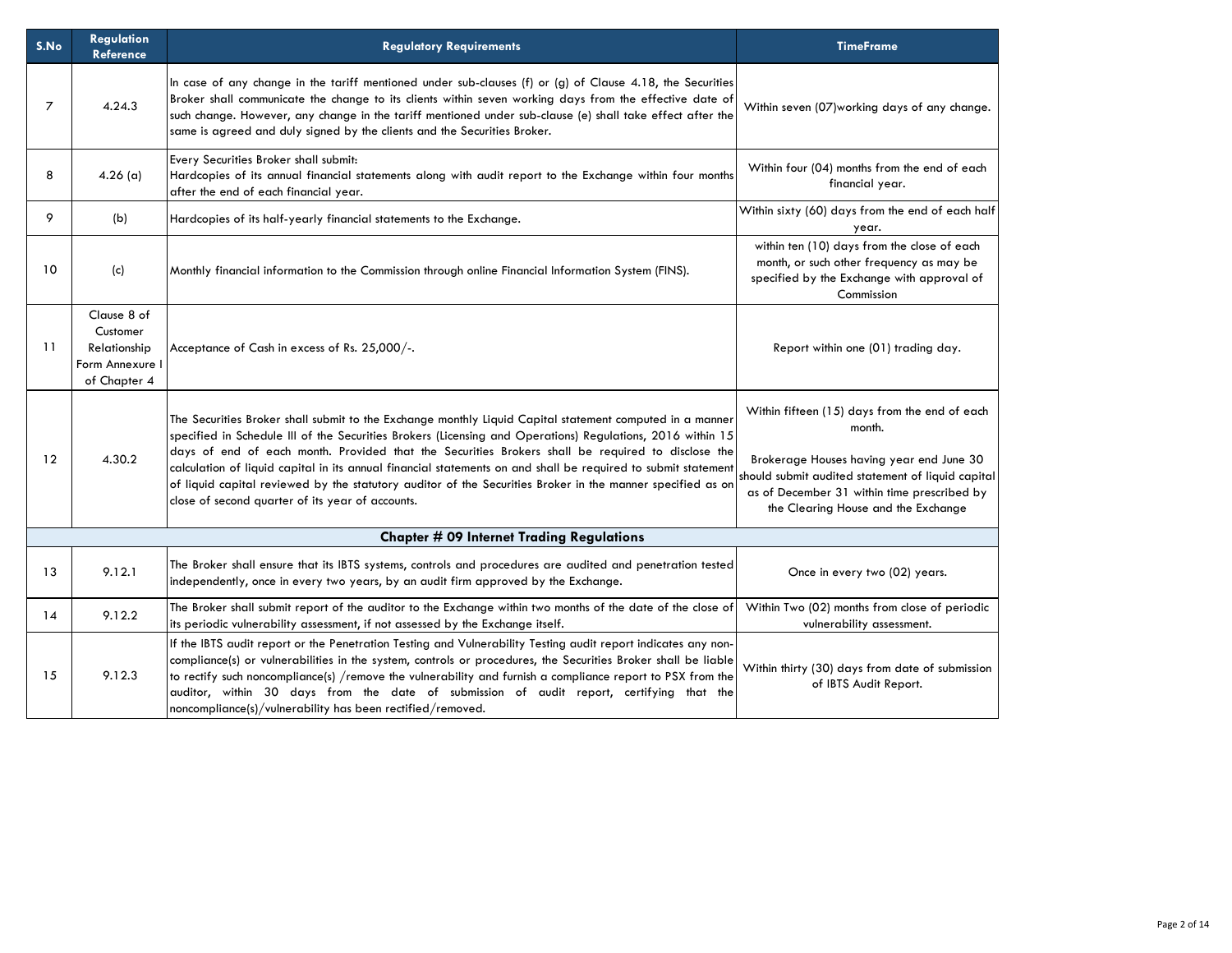| S.No | <b>Regulation</b><br><b>Reference</b> | <b>Regulatory Requirements</b>                                                                                                                                                                                                                                                                                                                                                                                                                                                                                                                                                                                                                                                       | <b>TimeFrame</b>                     |
|------|---------------------------------------|--------------------------------------------------------------------------------------------------------------------------------------------------------------------------------------------------------------------------------------------------------------------------------------------------------------------------------------------------------------------------------------------------------------------------------------------------------------------------------------------------------------------------------------------------------------------------------------------------------------------------------------------------------------------------------------|--------------------------------------|
|      |                                       | <b>Chapter # 12 Market Makers Regulations</b>                                                                                                                                                                                                                                                                                                                                                                                                                                                                                                                                                                                                                                        |                                      |
| 16   | 12.6.1                                | A Designated Market Maker must give the Exchange at least 10 business days' prior notice of any change<br>in the Designated Market Maker Contact, the Designated Market Maker Approved Trader or backup,<br>unless circumstances make such prior notice impossible, in which case notice must be given as soon as<br>possible.                                                                                                                                                                                                                                                                                                                                                       | Ten (10) business days prior notice. |
| 17   | 12.6.3                                | A Designated Market Maker must give the Exchange at least 60 days' prior written notice that it intends<br>to relinguish its responsibilities in an Assigned Security, unless the Exchange has consented to a shorter<br>notice period.                                                                                                                                                                                                                                                                                                                                                                                                                                              | Sixty (60) days prior notice.        |
|      |                                       | <b>Chapter 12A: Market Makers Regulations For Listed Debt Securities Including</b>                                                                                                                                                                                                                                                                                                                                                                                                                                                                                                                                                                                                   |                                      |
| 18   | 12A.5(b)                              | Report any Off Market Transactions executed by it with other Market Makers to the Exchange through<br>electronic mode at the end of each trading day for placement on PSX website.                                                                                                                                                                                                                                                                                                                                                                                                                                                                                                   | End of each trading day.             |
| 19   | 12A.8                                 | A Market Maker must give the Exchange at least 3 days' prior written notice that it intends to relinquish its<br>responsibilities for a particular listed Debt Security or add any new listed debt security in its market<br>making portfolio. Provided that for any addition/ deletion in market making portfolio an addendum to<br>the Market Making agreement shall be issued. Provide further that in case of PDs, where market making<br>agreement is not applicable there is no need for an addendum, they just have to inform the Exchange<br>about the change in market making portfolio. The Exchange may also make the above provisions part of<br>Market Maker Agreement. | Three (03) days prior notice.        |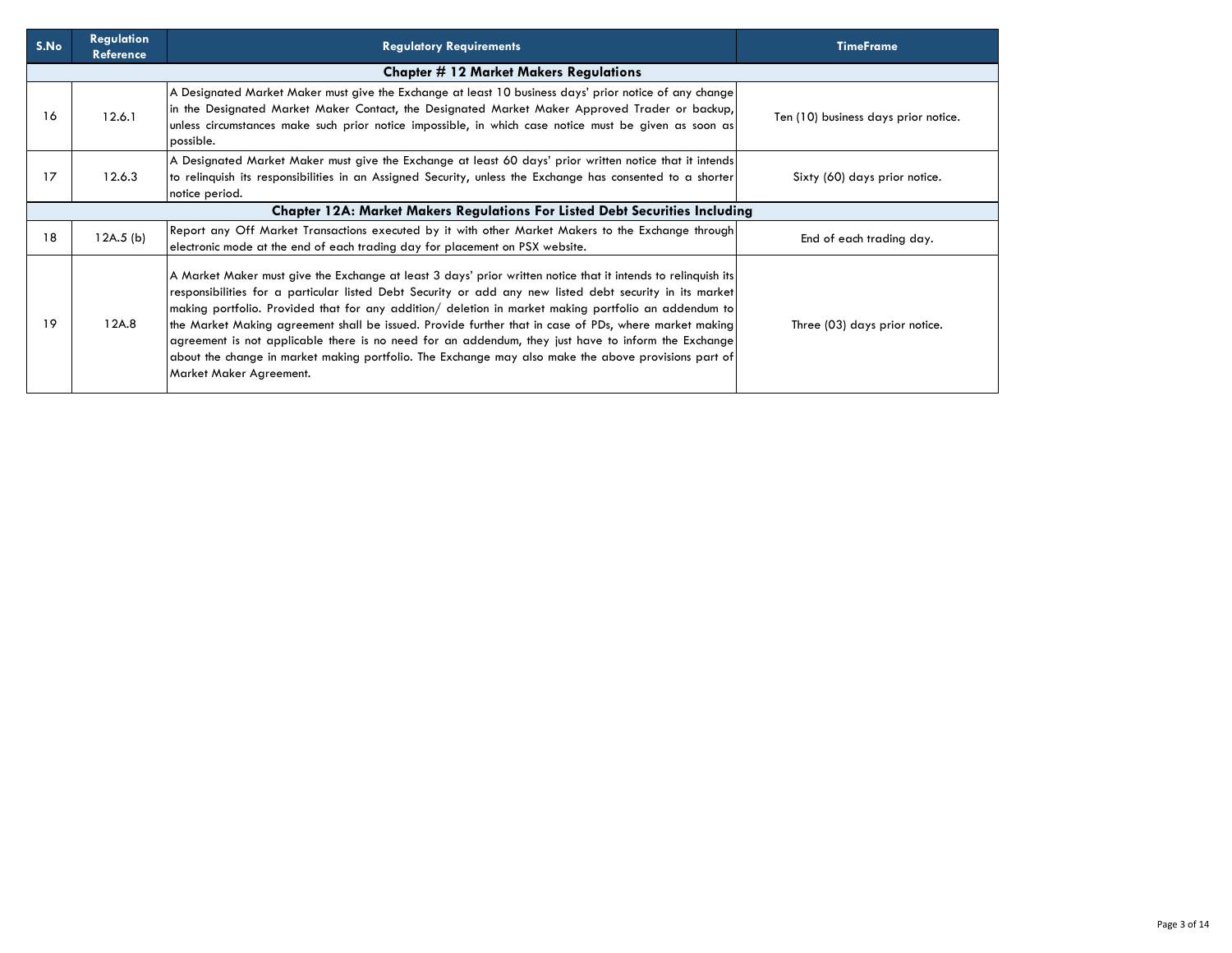| S.No | <b>Regulation</b><br><b>Reference</b> | <b>Requlatory Requirements</b>                                                                                                                                                                                                                                                                                                                                                                                                                                                                                                                                                                   | <b>TimeFrame</b>                                                        |
|------|---------------------------------------|--------------------------------------------------------------------------------------------------------------------------------------------------------------------------------------------------------------------------------------------------------------------------------------------------------------------------------------------------------------------------------------------------------------------------------------------------------------------------------------------------------------------------------------------------------------------------------------------------|-------------------------------------------------------------------------|
|      |                                       | <b>Chapter # 19 Risk Management Regulations</b>                                                                                                                                                                                                                                                                                                                                                                                                                                                                                                                                                  |                                                                         |
| 20   | Schedule I                            | Review and Updation of BMC<br>1. The Exchange shall determine the required Value of BMC for each Securities Broker on the first working<br>day of every month on the basis of AUC of such Securities Broker as of the last working day of the<br>preceding month.<br>2. The Securities Broker shall be required to fulfill any shortfall in the BMC within next five (5) working<br>days of the issue of notice by the Exchange.                                                                                                                                                                 | Within five (05) working days of issuance of<br>notice by the Exchange. |
| 21   | Schedule I                            | Provided that in case value of collateral deposited by a Securities Broker to meet its BMC requirement<br><u>falls below its required value at trading day end, the Exchange shall require such Securities Broker to In case of shortfall, Broker is required to deposit</u><br>deposit the shortfall in any of the forms as mentioned above within one trading day, failing which the the shortfall in BMC within one (01) trading day.<br>Exchange shall restrict/suspend trading rights of such Securities Broker till the time the Securities<br><b>Broker fulfills its BMC requirement.</b> |                                                                         |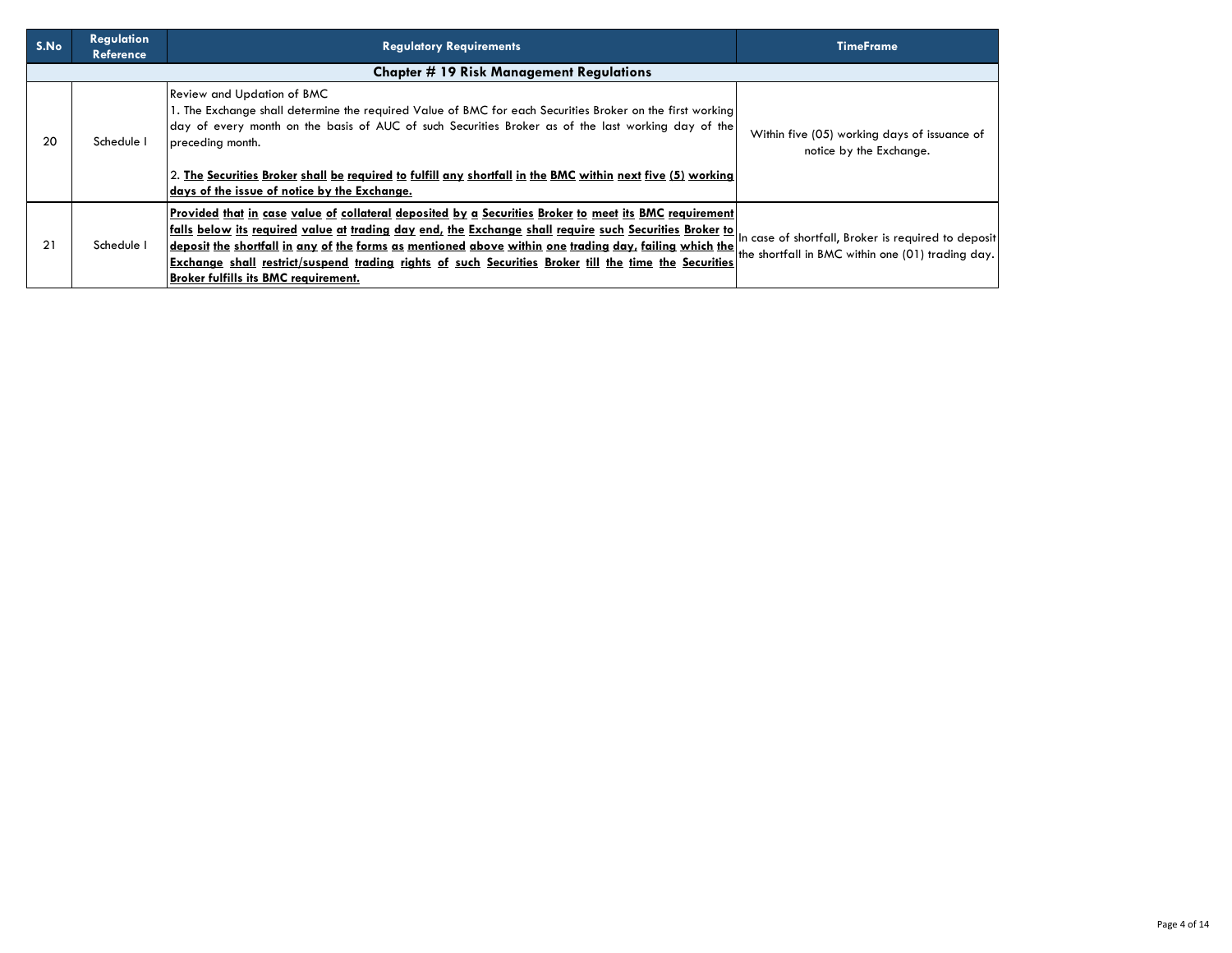| S.No | <b>Regulation</b><br>Reference | <b>Regulatory Requirements</b>                                                                                                                                                                                                                                                                                                                                                                                                     | <b>TimeFrame</b>                                                                                    |
|------|--------------------------------|------------------------------------------------------------------------------------------------------------------------------------------------------------------------------------------------------------------------------------------------------------------------------------------------------------------------------------------------------------------------------------------------------------------------------------|-----------------------------------------------------------------------------------------------------|
|      |                                | Chapter # 22 Brokers' Office / Branch Office Regulations                                                                                                                                                                                                                                                                                                                                                                           |                                                                                                     |
|      |                                | The Securities Broker shall ensure the following:                                                                                                                                                                                                                                                                                                                                                                                  |                                                                                                     |
| 22   | $22.6.8$ (c)                   | Status of Office(s)/Branch Office(s) including their closure or change of Branch Head shall be notified<br>along with reasons of closure in writing to the Exchange within 24 hours for updating the status of<br>Office(s)/Branch Office(s) on its website.                                                                                                                                                                       | Within twenty four (24) hours.                                                                      |
| 23   | 22.6.8(e)                      | In addition to regular monitoring, the Compliance Officer of the Broker shall confirm to the Exchange on a<br>bi-annual basis that the Office(s) or Branch Office(s) of the Broker is/are in compliance with the<br>applicable regulations of Commission and Exchange. In case of any non-compliance, the Compliance<br>Officer shall report the same to the Broker, Exchange and Commission.                                      | <b>Bi-Annual Basis.</b>                                                                             |
| 24   | 22.9                           | The Securities Broker may temporarily suspend trading facility at the Office(s)/Branch Office(s) with a one<br>month prior notice in writing to the Exchange and all its clients. However, the Securities Broker will ensure<br>that the Office(s)/Branch Office(s) remain open for a period of at least one month thereafter for disposal<br>of pending matters.                                                                  | Shall remain open for one (01) month from the<br>issue of notice for disposal of matters.           |
|      |                                | In case of permanent closure of any Office/Branch Office, the Securities Broker shall: (i) give 90 days<br>prior notice to the Exchange and all its clients for closure of any of its Office/Branch Office along with the<br>specific reason thereof.                                                                                                                                                                              | Prior ninety (90) days Notice.                                                                      |
|      |                                | (ii) visibly display notice for closure of its office/branch at the respective location at least 30 days prior<br>to closure of such office/branch office                                                                                                                                                                                                                                                                          | Thirty (30) days prior to the closure.                                                              |
| 25   | (a)                            | (iii) publish of closure at least 30 days prior to closure of Office/Branch Office in two (English and Urdu)<br>newspapers having wide circulation in the province(s) where its Head Office, Main Office and branch<br>Office(s) is situated.                                                                                                                                                                                      | Thirty (30) days prior to the closure.                                                              |
|      |                                | (iv) submit copy of the published notices of closure to Exchange and the Commission within two days of<br>their publication.                                                                                                                                                                                                                                                                                                       | Within two (02) days of publication.                                                                |
|      |                                | (vi) submit a final statement at least 15 days prior to the closure of Office/Branch Office to the Exchange.                                                                                                                                                                                                                                                                                                                       | Fifteen (15) days prior to the closure.                                                             |
| 26   | (b)                            | b) The Securities Broker may relocate its existing Office/Branch Office within nearby vicinity of 15 KM<br>provided the Securities Broker shall: (i) report the same to the Exchange 15 days prior to shifting. (ii)<br>inform its clients in writing about new address. (iii) visibly display the information for shifting of Branch<br>shall be at the respective Office/Branch Office at least 15 days prior to its relocation. | Fifteen (15) days prior to shifting $/$ relocation.                                                 |
|      |                                | Chapter 22A: Regulations Governing Opening And Operations Of Account Facilitation/                                                                                                                                                                                                                                                                                                                                                 |                                                                                                     |
| 27   | 22A.5(g)                       | A Securities Broker must prominently display its name and the words "Account Facilitation/ Customer Help<br>Center" in the Center and shall comply with the following obligations with respect to the Center:<br>Notify to the Exchange 15 days in advance regarding the closure of a Center.                                                                                                                                      | Fifteen (15) days prior notice                                                                      |
|      | (h)                            | The Compliance Officer of the Securities Broker shall confirm to the Exchange on a bi-annual basis that<br>the Center(s) of the Securities Broker is/are in compliance with the requirements of this Chapter. In case of<br>any non-compliance, the Compliance Officer shall report the same to the concerned Securities Broker and<br>the Exchange.                                                                               | <b>Bi-Annual Basis.</b>                                                                             |
|      |                                | Chapter # 23 System Audit [Regulatory Compliance] Regulations                                                                                                                                                                                                                                                                                                                                                                      |                                                                                                     |
| 28   | 23.7.1                         | Auditor declaration shall be submitted with the Exchange by the Securities Broker.                                                                                                                                                                                                                                                                                                                                                 | Within thirty (30) days from intimation letter<br>from the Exchange.                                |
| 29   | 23.7.4                         | Securities Broker shall direct the Auditor to submit its Report directly to the CRO of the Exchange on the<br>format prescribed by the Exchange.                                                                                                                                                                                                                                                                                   | Within Two (02) months from appointment of<br>Auditor.                                              |
| 30   | 23.7.6                         | If the Report contains any non-compliance(s), the Securities Broker shall rectify the same immediately and<br>such Securities Broker shall be subject to limited scope audit.<br>The period for limited scope audit shall not be less than 3 months.                                                                                                                                                                               | LSA Report shall be submitted with the Exchange<br>within fifteen (15) days from end of LSA Period. |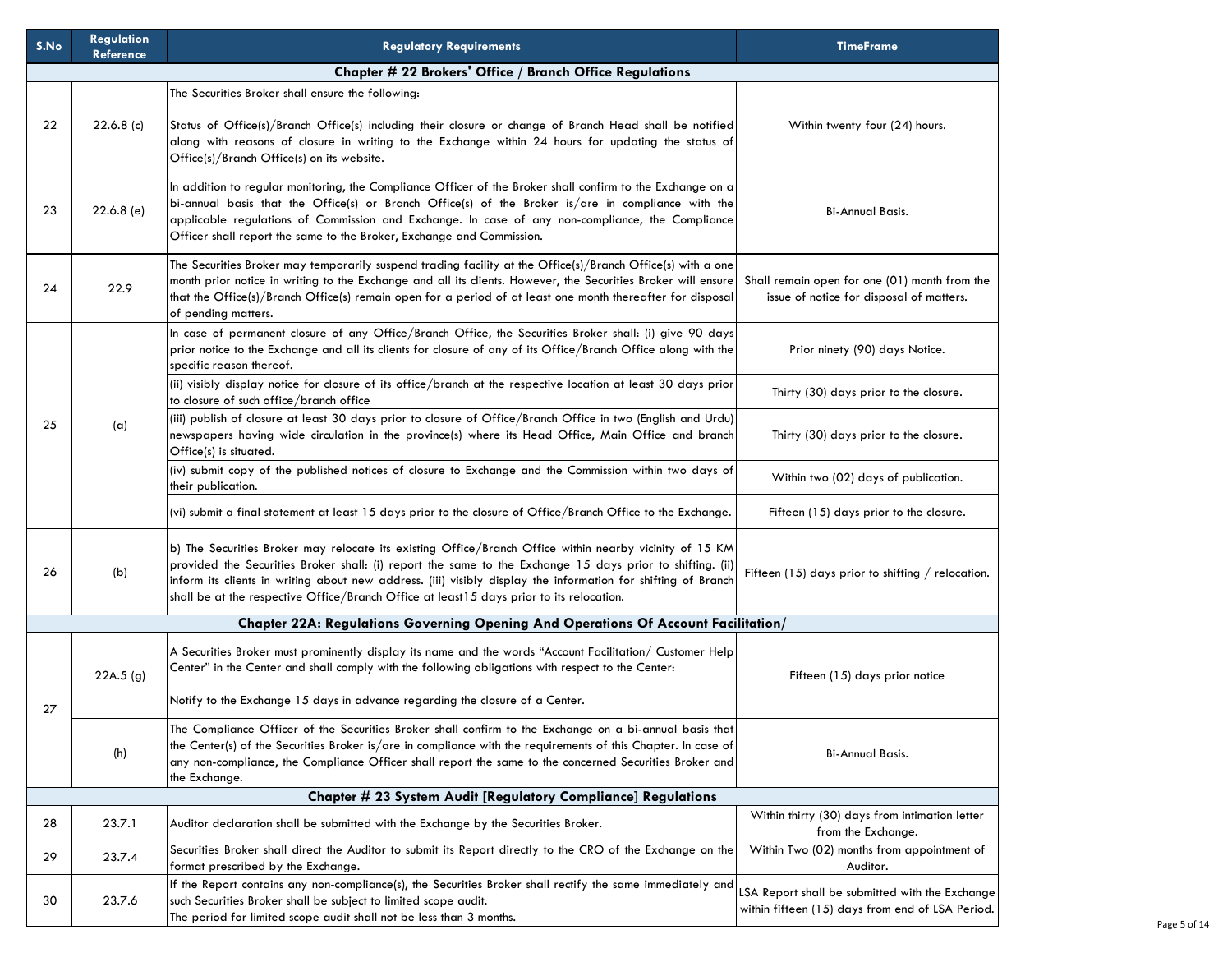|                |       | SECURITIES BROKERS (LICENSING AND OPERATIONS) REGULATIONS, 2016                                                                                                                                                                                                                                                                                                                                                                    |                                                                                                               |
|----------------|-------|------------------------------------------------------------------------------------------------------------------------------------------------------------------------------------------------------------------------------------------------------------------------------------------------------------------------------------------------------------------------------------------------------------------------------------|---------------------------------------------------------------------------------------------------------------|
|                | 6     | <b>Financial Resources Requirement</b>                                                                                                                                                                                                                                                                                                                                                                                             |                                                                                                               |
|                | 6(1)A | With effect from October 1, 2020 or such extended date as may be allowed by the Commission, each<br>securities broker shall be required to comply with and ensure ongoing compliance with the following levels<br>of minimum net worth and net capital balance for each category                                                                                                                                                   | Networth to be submitted within fifteen<br>(15) days from the end of each month as<br>prescribed by Exchange. |
|                | 10    | Procedure where license is not granted or renewed                                                                                                                                                                                                                                                                                                                                                                                  |                                                                                                               |
| $\overline{2}$ | 10(3) | [An applicant] whose application for renewal of license is refused shall immediately inform all its existing]<br>customers, settle all dues of the customers within fifteen days and shall remain responsible for clearing<br>and settlement of all its obligations up to the date on which it has been working as a Securities Broker, in<br>the manner specified by the securities exchange with the approval of the Commission. | Within fifteen (15) days.                                                                                     |
|                | 11    | <b>Cancellation of license</b>                                                                                                                                                                                                                                                                                                                                                                                                     |                                                                                                               |
| 3              | 11(4) | A Securities Broker whose license is cancelled under sub-regulation (3) shall inform all its existing<br>customers, settle all dues of the customers within fifteen days and shall remain responsible for clearing<br>and settlement of all its obligations up to the date on which it has been working as a Securities Broker.                                                                                                    | Within fifteen (15) days.                                                                                     |
|                | 16    | Duties and obligations of a Securities Broker                                                                                                                                                                                                                                                                                                                                                                                      |                                                                                                               |
| 4              | 1(q)  | Maintain a functional and accessible website as per requirements prescribed by the Commission and<br>submit quarterly compliance report to the securities exchange.                                                                                                                                                                                                                                                                | Within seven (07) days from the end of each<br>quarter.                                                       |
|                | 27    | <b>Customer Complaints</b>                                                                                                                                                                                                                                                                                                                                                                                                         |                                                                                                               |
| 5              | 27(4) | A Securities Broker shall at the end of each quarter submit information about the number of customer<br>grievances received, redressed and those remaining unresolved beyond three months of the receipt to the<br>securities exchange along with the reasons thereof for delay.                                                                                                                                                   | Within fifteen (15) days from the end of each<br>quarter.                                                     |

*\*The term 'day(s)' shall mean calendar day(s), unless specifically stated as working, trading or settlement day(s) when the Exchange is open for business in Pakistan;* In case any action or requirement under these regulations falls due on the day on which the Exchange is closed for business, as announced by the Exchange, the first trading day following the holiday(s) of *the Exchange shall become applicable.*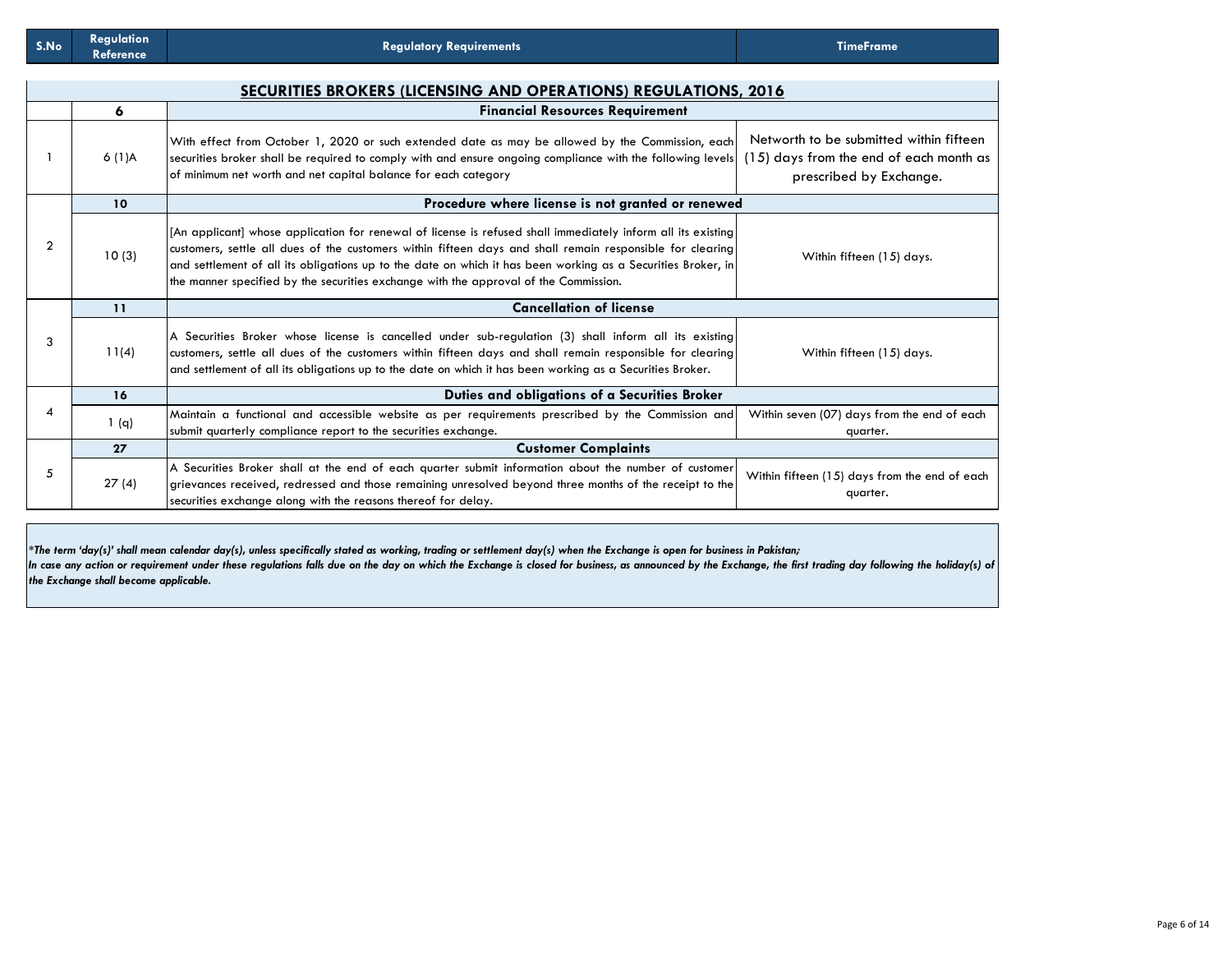### **COMPLIANCE CALENDAR FOR SECURITIES BROKERS**

**Other Situational / Event Based Requirements**

**[Updated as of March 28, 2022] PSX REGULATIONS**

#### **S.No Regulation Reference Regulatory Requirements TimeFrame**  $1 \quad 4.5.8$ In case the outgoing TRE Certificate Holder is a Participant of CDC and Clearing Member of NCCPL, it shall be required to notify the CDC and NCCPL about its application made to the Exchange for transfer of TRE Certificate and shall also submit to the Exchange, NOC of CDC and NCCPL in this regard. Provided that if the transferor is a Trading Only Securities Broker, it shall notify PCM or Trading and Clearing Securities Broker, as the case may be, about its application made to the Exchange for transfer of TRE Certificate and shall also submit to the Exchange the NOC of PCM or Trading and Clearing Securities Broker, as the case may be. Along with the transfer request.  $2 \mid 4.12.1$ A Broker engaged in preparation, writing and/or publication of a research report or substance of a research report or making a public appearance concerning a listed security or a public offer shall comply with the requirements as specified in the Research Analyst Regulations, 2015. At all times. 3 4.12.2 The sponsors, directors and employees of brokerage houses shall exercise due care and diligence and shall be mindful of their obligations and responsibilities in the capacity of a regulated entity and capital market intermediary while commenting or interacting with the media in any manner. At all times. 4 4.13 Every TRE Certificate Holder of the Exchange shall immediately report to the Exchange of any violation of any provisions of these Regulations by any TRE Certificate Holder, which may come into its notice. On immediate basis. 5 4.14 Each applicant shall be required to pay a fee, deposit, charges, contribution or any other sums to the Exchange with the application for issuance or transfer of TRE Certificate, from time to time with the approval of the Commission. Prescribed by the Exchange. 6 4.15.5 (c) Securities Brokers shall incorporate any amendments in CRF and Sahulat Form for their new Customers securities brokers shall incorporate any amenaments in CKF and Sanulat Form for meir new Customers (Securities<br>Including any change in Terms and Conditions immediately upon coming into effect of such amendments. (On immedi 7 4.15.5 (d) Any amendment in the CRF and Sahulat Form pertaining to roles and responsibilities of Securities Brokers shall be binding as per the date notified by the Exchange with the approval of the Commission, whether or not such amendments have been incorporated in the manner specified above. As per the date notified by the Exchange with the approval of the Commission. 9 4.16.1 The Securities Brokers shall comply with the requirements as specified in the Securities and Exchange Commission of Pakistan (Anti Money Laundering and Countering Financing of Terrorism) Regulations, 2020 and the Guidelines on AntiMoney Laundering, Countering Financing of Terrorism, and Proliferation Financing issued by the Commission and as may be amended from time to time. At all times. 10 4.17.1(c) The Securities Broker shall report the Exchange in writing explaining the reason for utilizing the Collateral nie becomies broker shall report the Exchange in writing explaining the reason for unitality the Conditeration<br>Account and/or for holding client's securities immediately after such transfer. 11 4.17.2 Except as permitted above, the clients' funds and securities shall not be used by the Securities Broker for any purpose other than as authorized by the client in writing in the manner and procedure prescribed by the Exchange, NCCPL and/or CDC. The Securities Broker shall be obliged to maintain and furnish documentary evidence to substantiate the compliance with the above regulations as and when required by the Exchange. As and when required by the Exchange. 12 4.19 General obligations relating to leveraged market shall be followed by Broker: At all times. 13 4.19.1 No trade is executed by the Securities Broker on behalf of a client in the Leveraged Market unless an appropriate agreement has been executed between the Securities Broker and such client. At all times. All risks involved in the relevant trades have been fully disclosed and the Securities Broker has obtained a **Chapter # 04 Trading Rights Entitlement (TRE) Certificate**

written confirmation from its clients that they have understood and have the ability to bear the risks in such

At all times.

14 4.19.2

trades.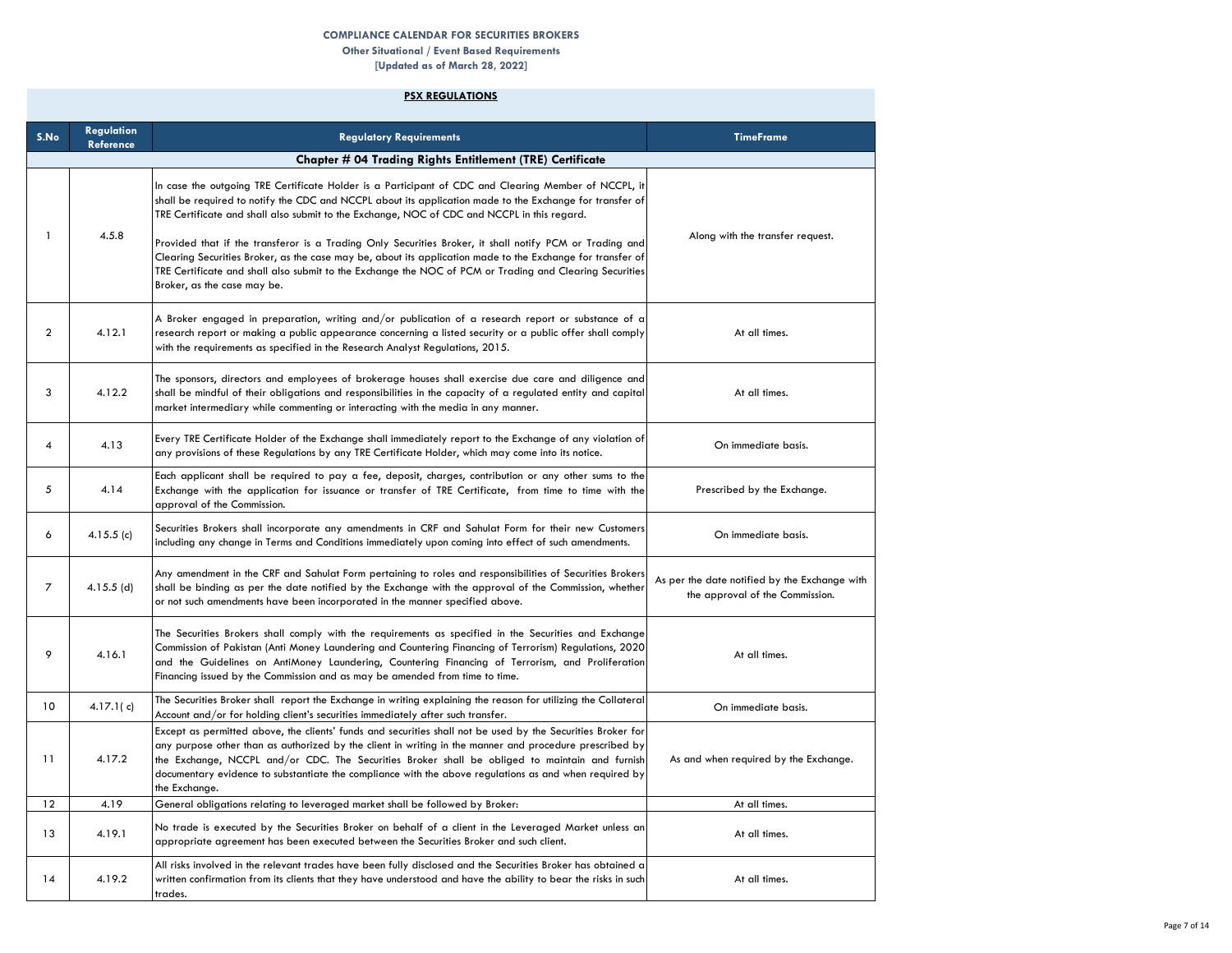| S.No | <b>Regulation</b><br>Reference | <b>Regulatory Requirements</b>                                                                                                                                                                                                                                                                                                                                                                                                                                                                                                                                                                   | <b>TimeFrame</b>                      |
|------|--------------------------------|--------------------------------------------------------------------------------------------------------------------------------------------------------------------------------------------------------------------------------------------------------------------------------------------------------------------------------------------------------------------------------------------------------------------------------------------------------------------------------------------------------------------------------------------------------------------------------------------------|---------------------------------------|
| 15   | 4.19.3                         | The options available to a client in respect of various financing facilities in the securities markets have<br>been fully disclosed and explained to the clients.                                                                                                                                                                                                                                                                                                                                                                                                                                | At all times.                         |
| 16   | 4.19.4                         | All provisions of the Anti-Money Laundering Act, 2010 (Act VII of 2010) and any rules and regulations<br>made there-under are complied with at all times.                                                                                                                                                                                                                                                                                                                                                                                                                                        | At all times.                         |
| 17   | 4.19.5                         | The credit worthiness of clients is evaluated through a proper credit risk assessment methodology and<br>credit limits are assigned to each client beyond which the client shall not be allowed to take a position in<br>the Leveraged Market.                                                                                                                                                                                                                                                                                                                                                   | At all times.                         |
| 18   | 4.19.6                         | Maintenance of records evidencing compliance with the aforesaid obligations and that such records<br>remain available for inspection by the Commission or any other person authorized to do so, at any time.                                                                                                                                                                                                                                                                                                                                                                                     | At all times.                         |
| 19   | 4.23.1                         | The Securities Brokers or PCM as the case may be shall receive and make payments of Rs. 25,000/- and<br>above from/to customers drawn on customer's own bank account, in the name of customers only in the<br>manner as provided in the Terms and Conditions for Trading Account in CRF and Sahulat Form.                                                                                                                                                                                                                                                                                        | At all times.                         |
|      |                                | The Trading Only Securities Broker shall not receive or make payment to its customers whose custody of<br>securities is maintained with PCM or Trading and Clearing Securities Brokers and shall ensure that such<br>customers receive or make payment only from/to PCM or Trading and Clearing Securities Brokers, as the<br>case may be, either directly or through the Trading Only Securities Broker, in the same manner as<br>specified in Clause 4.23.1.                                                                                                                                   |                                       |
|      | 4.23.2                         | Provided that where payment is made from/to PCM or Trading and Clearing Securities Brokers, as the<br>case may be, through the Trading Only Securities Broker, the Trading Only Securities Broker shall only<br>facilitate the payment and shall not at any time receive any payment in its name or account.                                                                                                                                                                                                                                                                                     | At all times.                         |
|      |                                | Provided that the Trading Only Securities Broker shall not accept or receive any cash, subject to such<br>conditions as imposed under these Regulations, or electronic transfer of funds from customers on behalf of<br>PCM or Trading and Clearing Securities Brokers                                                                                                                                                                                                                                                                                                                           |                                       |
| 20   | 4.24.1                         | Every Securities Broker shall provide to its clients a tariff schedule annexed to CRF and Sahulat Form<br>which should contain the information as prescribed under Clause 4.18 (e), (f) and (g).                                                                                                                                                                                                                                                                                                                                                                                                 | At all times.                         |
| 21   | 4.24.2                         | The tariff schedule as mentioned above shall be signed by the clients and the Broker.                                                                                                                                                                                                                                                                                                                                                                                                                                                                                                            | At all times.                         |
| 22   | 4.25.1(a)                      | The TRE Certificate Holders shall:<br>Ensure that the software or application, which means electronic data processing system; excluding network<br>or communications equipment; for the purpose of this clause, used directly or indirectly for the purpose of<br>trading, risk management, clearing and settlement, and preparation and maintenance of books and<br>accounts etc. meet the bare minimum standards/specifications, regular testing including vulnerability<br>assessment and penetration testing and certification requirements prescribed by the Exchange from time<br>to time. | on immediate basis.                   |
| 23   | 4.25.1(b)                      | Comply with information technology and information security requirements as prescribed by the Exchange.                                                                                                                                                                                                                                                                                                                                                                                                                                                                                          | At all times.                         |
| 24   | 4.25.1(c)                      | Submit to the Exchange an audit report/certificate of the auditor for appropriateness of necessary<br>controls and safeguards put in place in relation to information security arrangements.                                                                                                                                                                                                                                                                                                                                                                                                     | As and when required by the Exchange. |
| 25   | 4.25.1(d)                      | Use the software either procured from the eligible vendors or provided by the Exchange or developed in-<br>house by the software development team of the TRE Certificate Holder.<br>The Exchange shall make available the eligibility criteria and the list of eligible vendors on its website.                                                                                                                                                                                                                                                                                                  | At all times.                         |
| 26   | 4.25.1(e)                      | Ensure that the Exchange provided endpoint security/antivirus solution remain installed and operational at<br>all times on all trading terminals.                                                                                                                                                                                                                                                                                                                                                                                                                                                | At all times.                         |
| 27   | 4.25.1(f)                      | Ensure that only Exchange certified ancillary software are installed on the trading terminals.                                                                                                                                                                                                                                                                                                                                                                                                                                                                                                   | At all times.                         |
| 28   | $4.26$ (d)                     | Any other information or reports in such form and manner and within such time as may be specified and<br>required by the Commission and/or the Exchange from time to time or as and when the need arises.                                                                                                                                                                                                                                                                                                                                                                                        | As and when needed.                   |
| 29   | 4.30.1                         | The Securities Brokers shall maintain the minimum amount of Liquid Capital as specified by the Commission<br>in the Securities Brokers (Licensing and Operations) Regulations, 2016 and related ratios as may be<br>notified by the Commission from time to time                                                                                                                                                                                                                                                                                                                                 | At all times.                         |
| 30   | 4.30.3                         | In case the liquid capital falls below the specified threshold, the securities broker shall immediately notify<br>the Exchange and the Commission and submit the revised liquid capital calculations to the Exchange and<br>the Commission                                                                                                                                                                                                                                                                                                                                                       | On immediate basis.                   |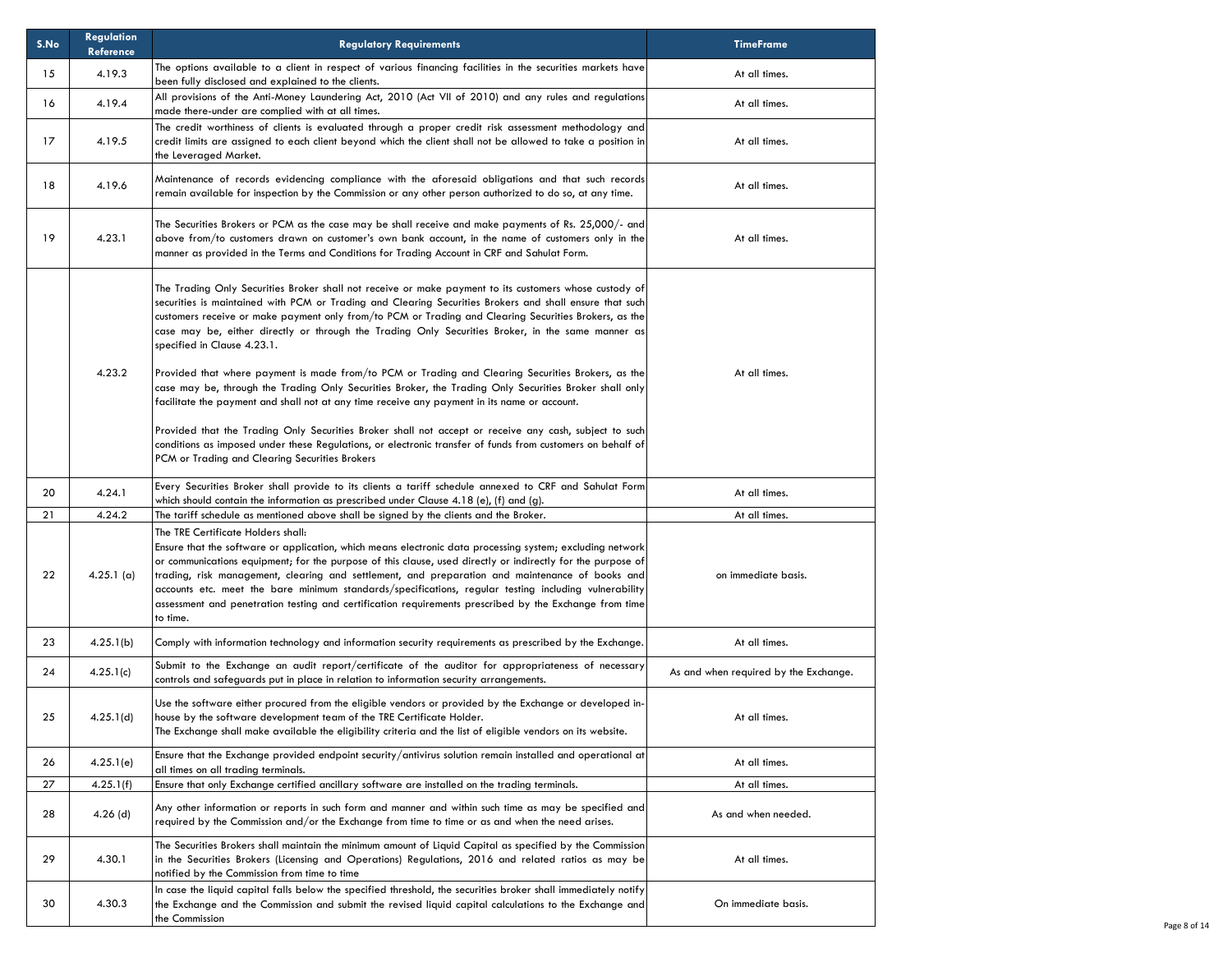| S.No | <b>Regulation</b><br><b>Reference</b> | <b>Regulatory Requirements</b>                                                                                                                                                                                                                                                                                                                                                                                                                                                                                                                                                                                                                                               | <b>TimeFrame</b>                     |
|------|---------------------------------------|------------------------------------------------------------------------------------------------------------------------------------------------------------------------------------------------------------------------------------------------------------------------------------------------------------------------------------------------------------------------------------------------------------------------------------------------------------------------------------------------------------------------------------------------------------------------------------------------------------------------------------------------------------------------------|--------------------------------------|
|      |                                       | <b>Chapter # 07 Proprietary Trading Regulations</b>                                                                                                                                                                                                                                                                                                                                                                                                                                                                                                                                                                                                                          |                                      |
| 31   | 7.2.1                                 | All orders to buy or sell securities that a Securities Broker, or an Associated Person may place shall be<br>entered, in the chronological order in an order register (either manual or electronic) and/or order log<br>maintained by telephone recording to be maintained by the Securities Broker in a form which shows the<br>name of the person who placed the order and the time at which the order is received, the name and<br>number of securities to be bought or sold, nature of the trade clearly indicating in writing a proprietary<br>trade and the limitation, if any, as to the price of the securities or the period for which the order is to be<br>valid. | At all times and on immediate basis. |
| 32   | 7.4.1                                 | The Broker shall disclose to its customer placing an order in a particular security, while accepting such<br>order, whether it intends to or is carrying out Proprietary Trading in that security on that particular day.                                                                                                                                                                                                                                                                                                                                                                                                                                                    | At all times.                        |
| 33   | 7.4.2                                 | The Broker, if doing Proprietary Trading through Agents/traders, shall disclose the name(s) of such<br>persons to his customers.                                                                                                                                                                                                                                                                                                                                                                                                                                                                                                                                             | At all times.                        |
| 34   | 7.5                                   | Every Securities Broker who engages in Proprietary Trading shall have a separate account. The account<br>shall be in the name of the Securities Broker, an Associated person and the title of the account must<br>contain the word "proprietary". The account(s) shall be used for all trades involving Proprietary Trade.                                                                                                                                                                                                                                                                                                                                                   | At all times.                        |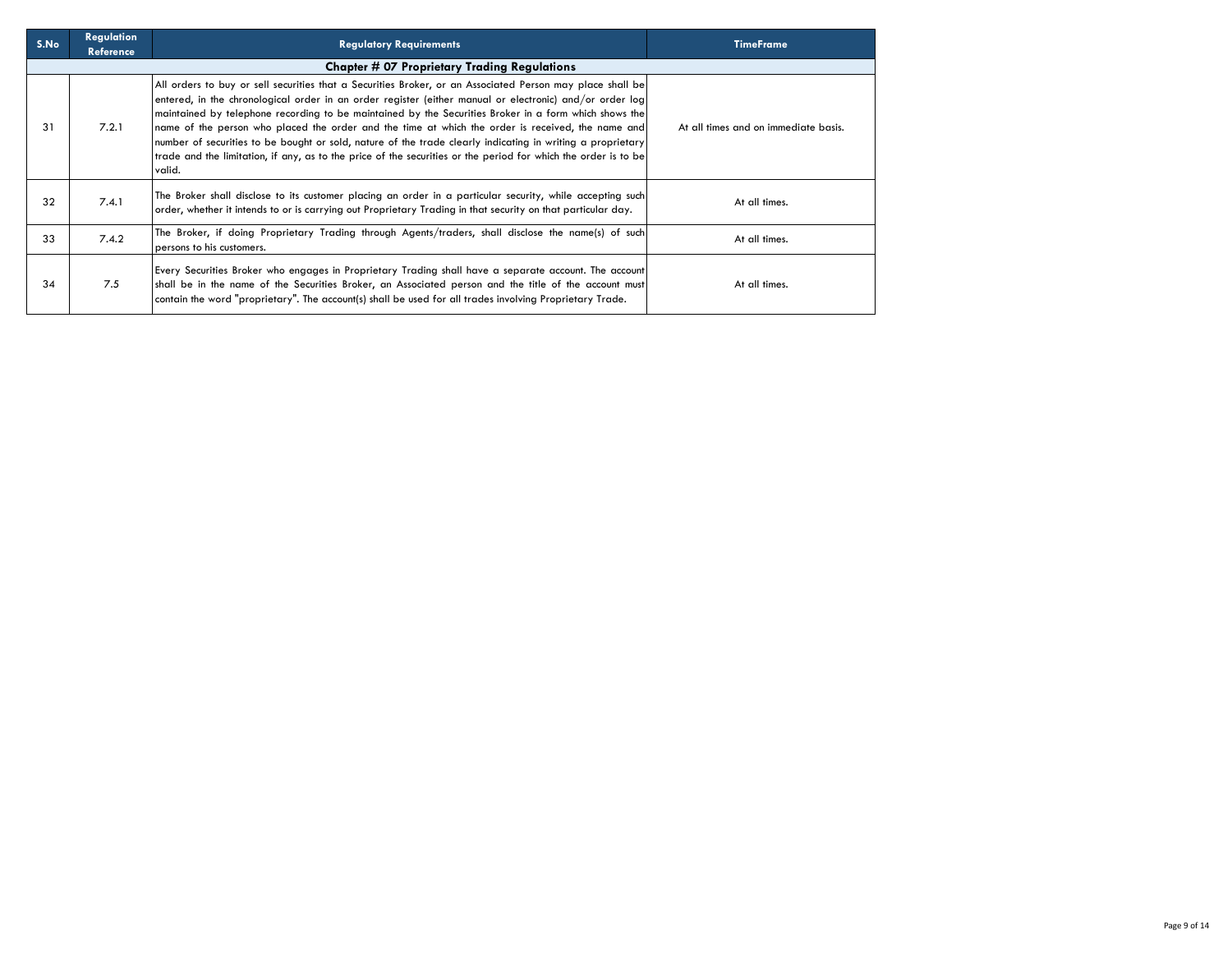| S.No | <b>Regulation</b><br><b>Reference</b> | <b>Regulatory Requirements</b>                                                                                                                                                                                                                                                                                                                                                                                                                                                                                                                                                                                                                                                                                                                                                                                                                                                                                                                                                                                                                                                                                                                                                                                                                                                                                                                                                                                                                                                                        | <b>TimeFrame</b>                                                                                                                                     |
|------|---------------------------------------|-------------------------------------------------------------------------------------------------------------------------------------------------------------------------------------------------------------------------------------------------------------------------------------------------------------------------------------------------------------------------------------------------------------------------------------------------------------------------------------------------------------------------------------------------------------------------------------------------------------------------------------------------------------------------------------------------------------------------------------------------------------------------------------------------------------------------------------------------------------------------------------------------------------------------------------------------------------------------------------------------------------------------------------------------------------------------------------------------------------------------------------------------------------------------------------------------------------------------------------------------------------------------------------------------------------------------------------------------------------------------------------------------------------------------------------------------------------------------------------------------------|------------------------------------------------------------------------------------------------------------------------------------------------------|
|      |                                       | <b>Chapter # 09 Internet Trading Regulations</b>                                                                                                                                                                                                                                                                                                                                                                                                                                                                                                                                                                                                                                                                                                                                                                                                                                                                                                                                                                                                                                                                                                                                                                                                                                                                                                                                                                                                                                                      |                                                                                                                                                      |
| 35   | 9.5.1                                 | The Securities Broker shall enter into an agreement with the client to whom it offers IBTS, which would<br>contain appropriate disclosures highlighting the risks associated with internet trading.                                                                                                                                                                                                                                                                                                                                                                                                                                                                                                                                                                                                                                                                                                                                                                                                                                                                                                                                                                                                                                                                                                                                                                                                                                                                                                   | At all times.                                                                                                                                        |
| 36   | 9.6(f)                                | Provision of user manual of IBTS containing complete system and interfaces documentation on its website.                                                                                                                                                                                                                                                                                                                                                                                                                                                                                                                                                                                                                                                                                                                                                                                                                                                                                                                                                                                                                                                                                                                                                                                                                                                                                                                                                                                              | At all times.                                                                                                                                        |
| 37   | 9.9(d)                                | Information regarding any disruption in the online trading services either on part of the Broker or the third-<br>party vendor, is immediately disclosed on its website and to its clients.                                                                                                                                                                                                                                                                                                                                                                                                                                                                                                                                                                                                                                                                                                                                                                                                                                                                                                                                                                                                                                                                                                                                                                                                                                                                                                           | On immediate basis.                                                                                                                                  |
| 38   | 9.11                                  | The Securities Broker providing IBTS shall maintain monthly reports on the reliability and compliance status<br>of the service.                                                                                                                                                                                                                                                                                                                                                                                                                                                                                                                                                                                                                                                                                                                                                                                                                                                                                                                                                                                                                                                                                                                                                                                                                                                                                                                                                                       | At all times.                                                                                                                                        |
| 39   | 9.13.1                                | The Securities Broker providing IBTS shall ensure that its website contains following information in plain<br>English and Urdu language and in an easily accessible form:<br>(a) A basic explanation of securities trading; including definitions of common terms used on the trading<br>screen;<br>(b) A general statement and information regarding the manner, in which orders are accepted, processed,<br>settled and cleared via the internet;<br>(c) Disclosure of various risks of securities trading, including the risk of systems outages and failures and<br>any alternative means of placing orders;<br>(d) Procedures to cancel pending orders during a system failure;<br>(e) Rules and regulations affecting inter-alia client broker relationship, arbitration procedures and any<br>other useful information from the perspective of Investor protection;<br>(f) Hyperlink to the websites/page on the websites of the Exchange and the Commission displaying<br>relevant rules, regulations, guidelines of the Exchange and Commission, information regarding the rights<br>and obligations of the Investors and the Broker; Investor's guidelines issued by the Exchange and the<br>Commission, relevant legal provisions for Investor protection and the complaint handling and arbitration<br>procedures etc.;<br>(g) Hyperlink to the websites/page on the websites showing information relating to UIS Services of NCCPL<br>and SMS, IVR and Investor Account services of CDC. | At all times.                                                                                                                                        |
| 40   | 9.13.2                                | The Securities Broker providing IBTS shall ensure that the ticker, quote and order book displayed on its<br>website displays the time stamp as well as the source of information against any given information.                                                                                                                                                                                                                                                                                                                                                                                                                                                                                                                                                                                                                                                                                                                                                                                                                                                                                                                                                                                                                                                                                                                                                                                                                                                                                       | At all times.                                                                                                                                        |
|      |                                       | <b>Chapter # 10 Ready Delivery Contracts Market Regulations</b>                                                                                                                                                                                                                                                                                                                                                                                                                                                                                                                                                                                                                                                                                                                                                                                                                                                                                                                                                                                                                                                                                                                                                                                                                                                                                                                                                                                                                                       |                                                                                                                                                      |
| 41   | 10.8.2                                | Buying Securities Brokers are required to notify to the Clearing House for non-receipt of deliveries, if any<br>before opening of Ready Delivery Contract Market on next Trading Day after the Settlement Day or<br>which fail deliveries are due.                                                                                                                                                                                                                                                                                                                                                                                                                                                                                                                                                                                                                                                                                                                                                                                                                                                                                                                                                                                                                                                                                                                                                                                                                                                    | The buyer for non-receipt of delivery shall<br>inform Clearing House on or before opening of<br>market on next trading day after settlement<br>date. |
|      |                                       | <b>Chapter #12 Market Makers Regulations</b>                                                                                                                                                                                                                                                                                                                                                                                                                                                                                                                                                                                                                                                                                                                                                                                                                                                                                                                                                                                                                                                                                                                                                                                                                                                                                                                                                                                                                                                          |                                                                                                                                                      |
| 42   | 12.6.2                                | A Designated Market Maker must inform the Exchange immediately if market conditions in any of its<br>Assigned Securities has changed such that it is not possible for the Designated Market Maker to carry out<br>its responsibilities.                                                                                                                                                                                                                                                                                                                                                                                                                                                                                                                                                                                                                                                                                                                                                                                                                                                                                                                                                                                                                                                                                                                                                                                                                                                               | On immediate basis.                                                                                                                                  |
|      |                                       | <b>Chapter # 13 Deliverable Futures Contract Market Regulations</b>                                                                                                                                                                                                                                                                                                                                                                                                                                                                                                                                                                                                                                                                                                                                                                                                                                                                                                                                                                                                                                                                                                                                                                                                                                                                                                                                                                                                                                   |                                                                                                                                                      |
| 43   | 13.4.2                                | Trading in Deliverable Futures Contract shall take place through KATS.                                                                                                                                                                                                                                                                                                                                                                                                                                                                                                                                                                                                                                                                                                                                                                                                                                                                                                                                                                                                                                                                                                                                                                                                                                                                                                                                                                                                                                | At all times.                                                                                                                                        |
| 44   | 13.6.2                                | Each Securities Broker entering into Deliverable Futures Contract shall pay Mark-to-Market Losses in<br>accordance with NCCPL Regulations.                                                                                                                                                                                                                                                                                                                                                                                                                                                                                                                                                                                                                                                                                                                                                                                                                                                                                                                                                                                                                                                                                                                                                                                                                                                                                                                                                            | At all times.                                                                                                                                        |
| 45   | 13.6.4                                | In case of failure of any Securities Broker to deposit Exposure Margins/MtM Losses, it shall be subject to<br>such conditions and requirements as prescribed under the NCCPL Requlations.                                                                                                                                                                                                                                                                                                                                                                                                                                                                                                                                                                                                                                                                                                                                                                                                                                                                                                                                                                                                                                                                                                                                                                                                                                                                                                             | At all times.                                                                                                                                        |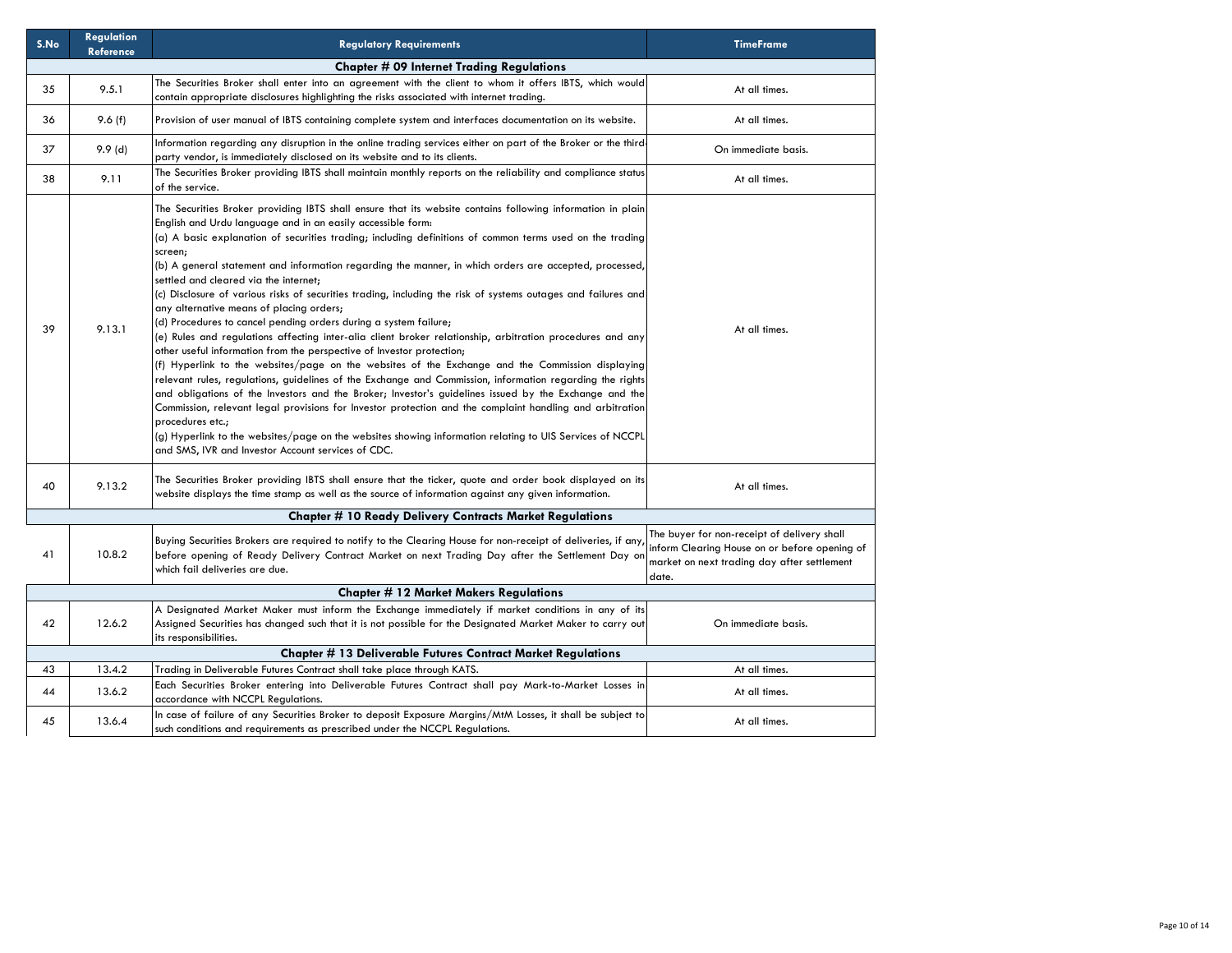| S.No | <b>Regulation</b><br><b>Reference</b> | <b>Regulatory Requirements</b>                                                                                                                                                                                                                                                                                                                                                                                                                                                                                                                                                                                                                                                                                                                                                                                                                                                                                                                                                                                                                                                                                                                                                                                                                                                                                                                                                              | <b>TimeFrame</b>            |
|------|---------------------------------------|---------------------------------------------------------------------------------------------------------------------------------------------------------------------------------------------------------------------------------------------------------------------------------------------------------------------------------------------------------------------------------------------------------------------------------------------------------------------------------------------------------------------------------------------------------------------------------------------------------------------------------------------------------------------------------------------------------------------------------------------------------------------------------------------------------------------------------------------------------------------------------------------------------------------------------------------------------------------------------------------------------------------------------------------------------------------------------------------------------------------------------------------------------------------------------------------------------------------------------------------------------------------------------------------------------------------------------------------------------------------------------------------|-----------------------------|
|      |                                       | <b>Chapter # 14 Cash Settled Futures Contract Market Regulations</b>                                                                                                                                                                                                                                                                                                                                                                                                                                                                                                                                                                                                                                                                                                                                                                                                                                                                                                                                                                                                                                                                                                                                                                                                                                                                                                                        |                             |
| 46   | 14.2.2                                | Any Securities Broker may enter into CSF Contracts under this chapter subject to prior notification in<br>writing to the Exchange.                                                                                                                                                                                                                                                                                                                                                                                                                                                                                                                                                                                                                                                                                                                                                                                                                                                                                                                                                                                                                                                                                                                                                                                                                                                          | Prior written notification. |
|      |                                       | <b>Chapter # 15 Index Option Contracts Market Regulations</b>                                                                                                                                                                                                                                                                                                                                                                                                                                                                                                                                                                                                                                                                                                                                                                                                                                                                                                                                                                                                                                                                                                                                                                                                                                                                                                                               |                             |
| 47   | 15.2.2                                | Any Securities Broker may enter into Option Contracts under these Regulations subject to prior notification<br>in writing.                                                                                                                                                                                                                                                                                                                                                                                                                                                                                                                                                                                                                                                                                                                                                                                                                                                                                                                                                                                                                                                                                                                                                                                                                                                                  | Prior written notification. |
| 48   | 15.2.4                                | The Option Contract as specified in these Regulations shall be deemed to have been executed into when a<br>buyer/seller accepts a bid/offer in the Index Options Market.                                                                                                                                                                                                                                                                                                                                                                                                                                                                                                                                                                                                                                                                                                                                                                                                                                                                                                                                                                                                                                                                                                                                                                                                                    | At all times.               |
| 49   | 15.2.11                               | Only an eligible Option Writer shall be allowed to write an Option Contract without any open purchase<br>position in such Option Series. Provided that a buyer/holder of an Option Contract may sell an option<br>contract in the same Option Series only to the extent of squaring up an earlier open purchase position in<br>the same Option Series.                                                                                                                                                                                                                                                                                                                                                                                                                                                                                                                                                                                                                                                                                                                                                                                                                                                                                                                                                                                                                                      | At all times.               |
|      |                                       | <b>Chapter # 17 Stock Index Futures Contract Market Regulations</b>                                                                                                                                                                                                                                                                                                                                                                                                                                                                                                                                                                                                                                                                                                                                                                                                                                                                                                                                                                                                                                                                                                                                                                                                                                                                                                                         |                             |
| 50   | 17.2.1                                | Trading in SIFC Market shall take place only through KATS.                                                                                                                                                                                                                                                                                                                                                                                                                                                                                                                                                                                                                                                                                                                                                                                                                                                                                                                                                                                                                                                                                                                                                                                                                                                                                                                                  | At all times.               |
| 51   | 17.2.2                                | Any Securities Broker can enter into SIFC Market under these Regulations subject to prior notification in<br>writing to the Exchange.                                                                                                                                                                                                                                                                                                                                                                                                                                                                                                                                                                                                                                                                                                                                                                                                                                                                                                                                                                                                                                                                                                                                                                                                                                                       | As and when needed.         |
| 52   | 17.2.8                                | There shall be no adjustment for cash Dividends, Bonus and Right issue in the SIF Contracts.                                                                                                                                                                                                                                                                                                                                                                                                                                                                                                                                                                                                                                                                                                                                                                                                                                                                                                                                                                                                                                                                                                                                                                                                                                                                                                | At all times.               |
|      |                                       | <b>Chapter # 19 Risk Management Regulations</b>                                                                                                                                                                                                                                                                                                                                                                                                                                                                                                                                                                                                                                                                                                                                                                                                                                                                                                                                                                                                                                                                                                                                                                                                                                                                                                                                             |                             |
| 53   | 19.2                                  | Every Securities Broker desiring to trade in any Market shall be required to maintain a Base Minimum<br>Capital of the amount and in the form as calculated/prescribed in Schedule-1 annexed to this Chapter.                                                                                                                                                                                                                                                                                                                                                                                                                                                                                                                                                                                                                                                                                                                                                                                                                                                                                                                                                                                                                                                                                                                                                                               | All the times.              |
| 54   | 19.5                                  | It shall be obligatory upon the Securities Broker trading/taking exposure in any Market under these<br>Regulations to take all margins and MtM losses from their respective clients in accordance with total<br>Margin Requirements as prescribed by the NCCPL. Such prescribed margin shall be the minimum margins<br>that must be taken by the Securities Broker from their respective clients while trading/taking exposure on<br>behalf of such client. The Exchange shall ensure compliance of this requirement through appropriate<br>procedures including auditing and inspection of records, provided that the Securities Brokers may not, if so<br>desire, collect applicable margins and MtM Losses from their institutional clients who directly settle their<br>trades through NCCPL as its Non-Broker Clearing Members. Provided further that in case where margins<br>are not collected from any institutional client, the Securities Broker shall remain responsible for payment of<br>all applicable margins to NCCPL in accordance with NCCPL Regulations. The collection of any type of<br>margin by a Securities Broker from its client/client(s) shall be the sole responsibility of such Securities<br>Broker; nevertheless, any failure of the client to pay such margin shall not affect the obligation of the<br>Securities Broker to pay such margin to the NCCPL. | At all times.               |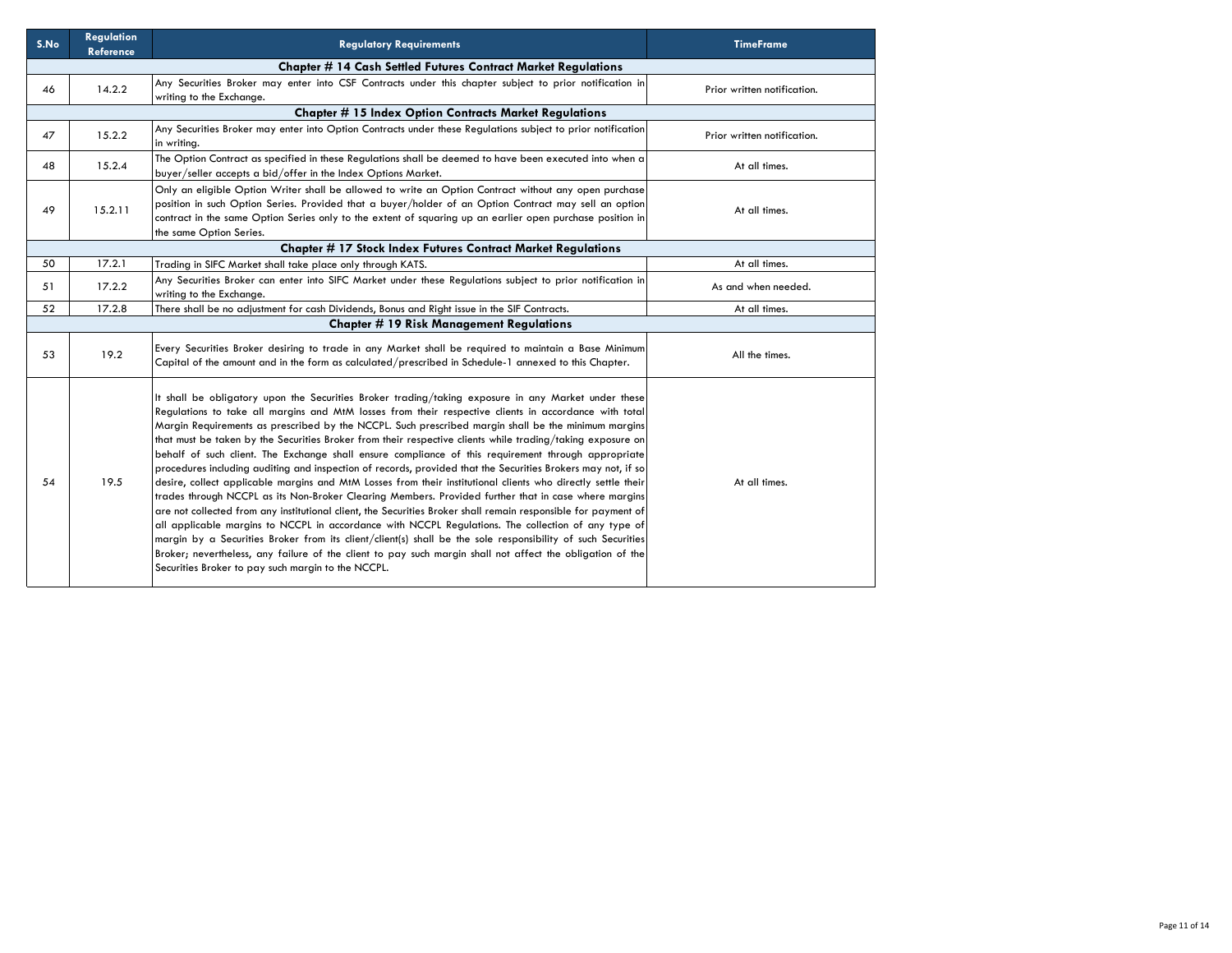| S.No | <b>Regulation</b><br><b>Reference</b> | <b>Regulatory Requirements</b>                                                                                                                                                                                                                                                                                                                                                                                                                                                                                                                                                                                                                                                                                                                                                                                                                                                                                                                                                                                                                                                                                                                                                                                                                                                                                                                                                                                                                                                                                                                                                                                                                                                                                                                                                                                                                                                                                                                                                                                                                                                                                                                                                                                                                                                                                                                                                                              | <b>TimeFrame</b>                                             |
|------|---------------------------------------|-------------------------------------------------------------------------------------------------------------------------------------------------------------------------------------------------------------------------------------------------------------------------------------------------------------------------------------------------------------------------------------------------------------------------------------------------------------------------------------------------------------------------------------------------------------------------------------------------------------------------------------------------------------------------------------------------------------------------------------------------------------------------------------------------------------------------------------------------------------------------------------------------------------------------------------------------------------------------------------------------------------------------------------------------------------------------------------------------------------------------------------------------------------------------------------------------------------------------------------------------------------------------------------------------------------------------------------------------------------------------------------------------------------------------------------------------------------------------------------------------------------------------------------------------------------------------------------------------------------------------------------------------------------------------------------------------------------------------------------------------------------------------------------------------------------------------------------------------------------------------------------------------------------------------------------------------------------------------------------------------------------------------------------------------------------------------------------------------------------------------------------------------------------------------------------------------------------------------------------------------------------------------------------------------------------------------------------------------------------------------------------------------------------|--------------------------------------------------------------|
|      |                                       | Chapter # 22 Brokers' Office / Branch Office Regulations                                                                                                                                                                                                                                                                                                                                                                                                                                                                                                                                                                                                                                                                                                                                                                                                                                                                                                                                                                                                                                                                                                                                                                                                                                                                                                                                                                                                                                                                                                                                                                                                                                                                                                                                                                                                                                                                                                                                                                                                                                                                                                                                                                                                                                                                                                                                                    |                                                              |
| 55   | 22.3(h)                               | Branch-wise list of employees, along with their CNIC and residential and permanent addresses and the<br>same information shall be updated on UIN database of NCCPL.                                                                                                                                                                                                                                                                                                                                                                                                                                                                                                                                                                                                                                                                                                                                                                                                                                                                                                                                                                                                                                                                                                                                                                                                                                                                                                                                                                                                                                                                                                                                                                                                                                                                                                                                                                                                                                                                                                                                                                                                                                                                                                                                                                                                                                         | Before opening of branch.                                    |
| 56   | 22.3(i)                               | The Broker shall submit details of the number of trading workstations connected through KATS, KITS, IBTS,<br>Fix Gateway etc. including IP addresses of each such terminal installed at the new branch, within one<br>month from the date of opening of branch.                                                                                                                                                                                                                                                                                                                                                                                                                                                                                                                                                                                                                                                                                                                                                                                                                                                                                                                                                                                                                                                                                                                                                                                                                                                                                                                                                                                                                                                                                                                                                                                                                                                                                                                                                                                                                                                                                                                                                                                                                                                                                                                                             | Within one (01) month from the date of opening<br>of Branch. |
| 57   | 22.6.1                                | The Securities Broker desirous of opening office/branch within or outside Exchange must prominently<br>display its name outside the Broker's Office/Branch Office.                                                                                                                                                                                                                                                                                                                                                                                                                                                                                                                                                                                                                                                                                                                                                                                                                                                                                                                                                                                                                                                                                                                                                                                                                                                                                                                                                                                                                                                                                                                                                                                                                                                                                                                                                                                                                                                                                                                                                                                                                                                                                                                                                                                                                                          | At all times.                                                |
| 58   | 22.6.2                                | The Securities Broker shall keep and maintain all the client related record/information of the<br>Office/Branch Office at the Head Office/ Registered Office and shall make necessary arrangements to<br>provide at all reasonable times respective information/record to their clients dealing through such<br>Office(s)/Branch.                                                                                                                                                                                                                                                                                                                                                                                                                                                                                                                                                                                                                                                                                                                                                                                                                                                                                                                                                                                                                                                                                                                                                                                                                                                                                                                                                                                                                                                                                                                                                                                                                                                                                                                                                                                                                                                                                                                                                                                                                                                                           | At all times.                                                |
| 59   | 22.6.3                                | The Securities Broker shall keep displaying at all the times at a visible location at the reception/front<br>office of the Office(s)/Branch Office(s) the following information:<br>(a) Certificate of Registration of Office/Branch Office.<br>(b) Names of persons and their signatures authorized by the Broker to deal with the customers.<br>(c) The standard text provided by the Exchange after due approval of the Commission, disclosing the<br>remedy and process how to approach the Exchange in case of non-resolution of complaints.<br>(d) Standees about the products, the Broker is selling and the procedures of how investments can be made<br>therein as per the specimen attached as Annexure-D. Such information shall be displayed in Urdu<br>language in a clear and concise manner with the logo of "Jama Punji" covering the following contents:<br>(i) Who is Stock Broker;<br>(ii) Procedure for investment in stock market;<br>(iii) Procedure for opening an account with CDC.<br>(e) Investors Guide, issued by the Exchange.<br>(f) All payments from the clients to the Securities Broker or PCM, as the case may be, shall be made in the<br>name of such Securities Broker or PCM, through "A/c Payee Only" crossed cheque, bank drafts, pay<br>orders or other banking channels only.<br>(g) The Trading Only Securities Broker does not receive or make payment to its customers whose custody<br>of securities is maintained with PCM or Trading and Clearing Securities Brokers and such customers shall<br>receive and are required to make payment only from/to PCM or Trading and Clearing Securities Brokers.<br>(h) Any change in email address, mobile number, office phone number, mailing address, registered/<br>permanent addresses or other related information should be intimated immediately to the broker.<br>Provided that the information mentioned in sub-clause $(f)$ , $(g)$ and $(h)$ of this clause shall also be<br>prominently displayed at the official website and all social media platforms of the Broker.<br>Provided further that the display requirement prescribed in sub-clause (g) of this clause shall apply only in<br>case of Trading Only Securities Broker, which shall also be required to display such information at its<br>website, stationery and such other communications, platforms etc. as specified by the Exchange. | At all times.                                                |
| 60   | 22.6.4                                | A BOARD AT A CONSPICUOUS PLACE AT THE RECEPTION/FRONT OFFICE WHICH SHOULD CONTAIN<br>(a) Name of the person authorized to deal with the customers.<br>(b) A warning that the branch cannot deal in cash, except as provided in the CRF and Sahulat Form.<br>(c) That the customer must demand deliveries as per these Regulations.<br>(d) That nobody is authorized to take deposit money on fixed profits which is illegal.                                                                                                                                                                                                                                                                                                                                                                                                                                                                                                                                                                                                                                                                                                                                                                                                                                                                                                                                                                                                                                                                                                                                                                                                                                                                                                                                                                                                                                                                                                                                                                                                                                                                                                                                                                                                                                                                                                                                                                                | At all times.                                                |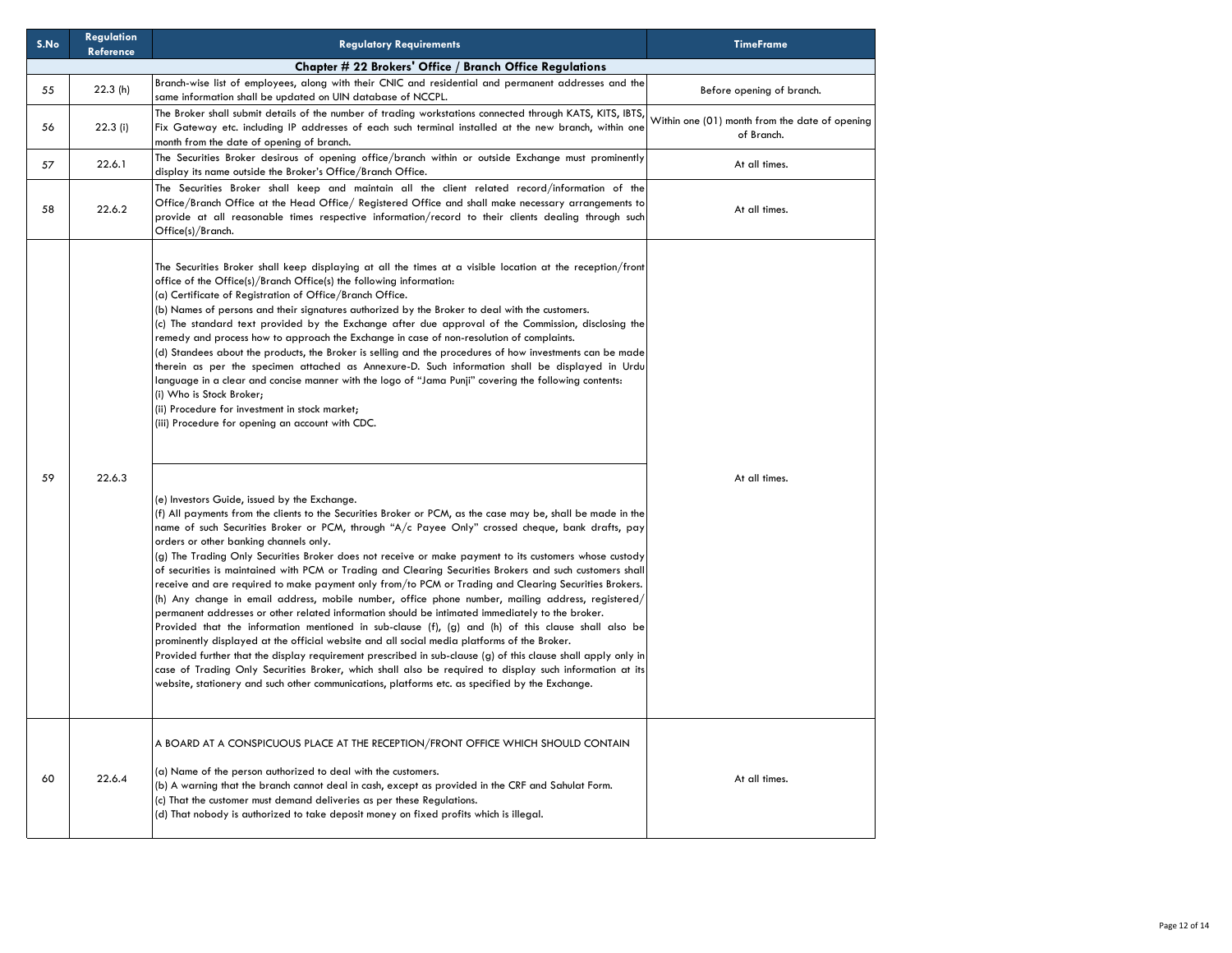| S.No | <b>Regulation</b><br><b>Reference</b> | <b>Regulatory Requirements</b>                                                                                                                                                                                                                                                                                                                                                                                                                                                                                                                                                                                                                                                                                                                                                                                                                   | <b>TimeFrame</b>                      |
|------|---------------------------------------|--------------------------------------------------------------------------------------------------------------------------------------------------------------------------------------------------------------------------------------------------------------------------------------------------------------------------------------------------------------------------------------------------------------------------------------------------------------------------------------------------------------------------------------------------------------------------------------------------------------------------------------------------------------------------------------------------------------------------------------------------------------------------------------------------------------------------------------------------|---------------------------------------|
| 61   | 22.6.5                                | The Broker shall at the time of change of Branch Head of its Office/Branch Office, publish a public notice<br>in two (English and Urdu) newspapers having wide circulation in the province(s) where registered office<br>and Branch Office(s) is situated. The said notice should also be displayed at visible place in<br>Office(s)/Branch Office(s)                                                                                                                                                                                                                                                                                                                                                                                                                                                                                            | Prior to the change in Branch Office. |
| 62   | 22.6.6                                | The Securities Broker shall ensure that all stationery, i.e. confirmation, contract, cash memo and any other<br>document will be issued by the Securities Broker only in its name and shall state such particulars and shall<br>be in accordance with such form and manner as specified by the Exchange.                                                                                                                                                                                                                                                                                                                                                                                                                                                                                                                                         | At all times.                         |
| 63   | 22.6.7                                | The Securities Broker shall ensure the following with respect to their Office(s)/Branch Office(s):<br>(a) It shall employ any person who has not been convicted of any non-compliance and violation by the<br>Exchanges, Commission and/or any other competent authority;<br>(b) Properly trained staff/human resources;<br>(c) Security arrangements including installation of CCTV cameras for the safety of staff and record;<br>(d) Proper arrangement for guidance and customer support for filling up of CRF and Sahulat Form and<br>completion of documentation;<br>(e) Drop box facility for collection of complaints;<br>(f) Product information related to various products/services being offered by the Securities Broker at the<br>Office/Branch Office through printed brochure for the information of potential/existing clients. | At all times.                         |
|      |                                       | Chapter 22A: Regulations Governing Opening And Operations Of Account Facilitation/<br><b>Customer Help Centers By Securities Brokers</b>                                                                                                                                                                                                                                                                                                                                                                                                                                                                                                                                                                                                                                                                                                         |                                       |
| 64   | 22A.5                                 | A Securities Broker must prominently display its name and the words "Account Facilitation/ Customer Help<br>Center" in the Center and shall comply with the following obligations with respect to the Center:                                                                                                                                                                                                                                                                                                                                                                                                                                                                                                                                                                                                                                    |                                       |
| 65   | (a)                                   | Display on its official website the list and addresses of all Centers, the names and contact details including<br>official email address of employees and Designated Employees deputed at the Center. The Securities<br>Broker shall update such information as and when any change occurs.                                                                                                                                                                                                                                                                                                                                                                                                                                                                                                                                                      | At all times.                         |
| 66   | (b)                                   | Display a board/standee at a conspicuous place at the reception/front desk of the Center, clearly<br>mentioning in English or Urdu and regional language, the following: (i) Trading and investment advisory<br>activities shall not be performed at the Center. (ii) No cash dealing shall be allowed at the Center. (iii)<br>CRF and Sahulat Forms along with Risk Disclosure Document, applicable Tariff Structure, Investor<br>Awareness Guide can be obtained from the Center. (iv) While using sales office(s) of the Designated<br>Entity, it shall be clearly displayed that, the products being marketed by the Securities Broker in the<br>Center are separate and carry a different risk profile from that of the products and services of the<br>[Name of the Designated Entity].                                                    | At all times.                         |
| 67   | (c)                                   | Register every person deputed at the Center as 'employee' in NCCPL's UIN Database.<br>Provided that the 'Designated Employees' employed by the Securities Broker shall not be required to be<br>registered as 'employee' in UIN Database of NCCPL. Instead, the Securities Broker shall display the list of<br>Designated Employees on its official website as required under clause 22A.5.(a                                                                                                                                                                                                                                                                                                                                                                                                                                                    | At all times.                         |
| 68   | (d)                                   | Provide relevant trainings to the Designated Employees before engaging them for performing functions as<br>specified in this Chapter.                                                                                                                                                                                                                                                                                                                                                                                                                                                                                                                                                                                                                                                                                                            | At all times.                         |
| 69   | (e)                                   | Provide visiting cards to its employees and Designated Employees; mentioning their name, designation,<br>official contact details, name of Securities Broker and address of Center.                                                                                                                                                                                                                                                                                                                                                                                                                                                                                                                                                                                                                                                              | At all times.                         |
| 70   | (f)                                   | All written communications made by the employees and Designated Employees shall be through official e-<br>mail addresses/ letterheads of the Securities Broker.                                                                                                                                                                                                                                                                                                                                                                                                                                                                                                                                                                                                                                                                                  | At all times.                         |